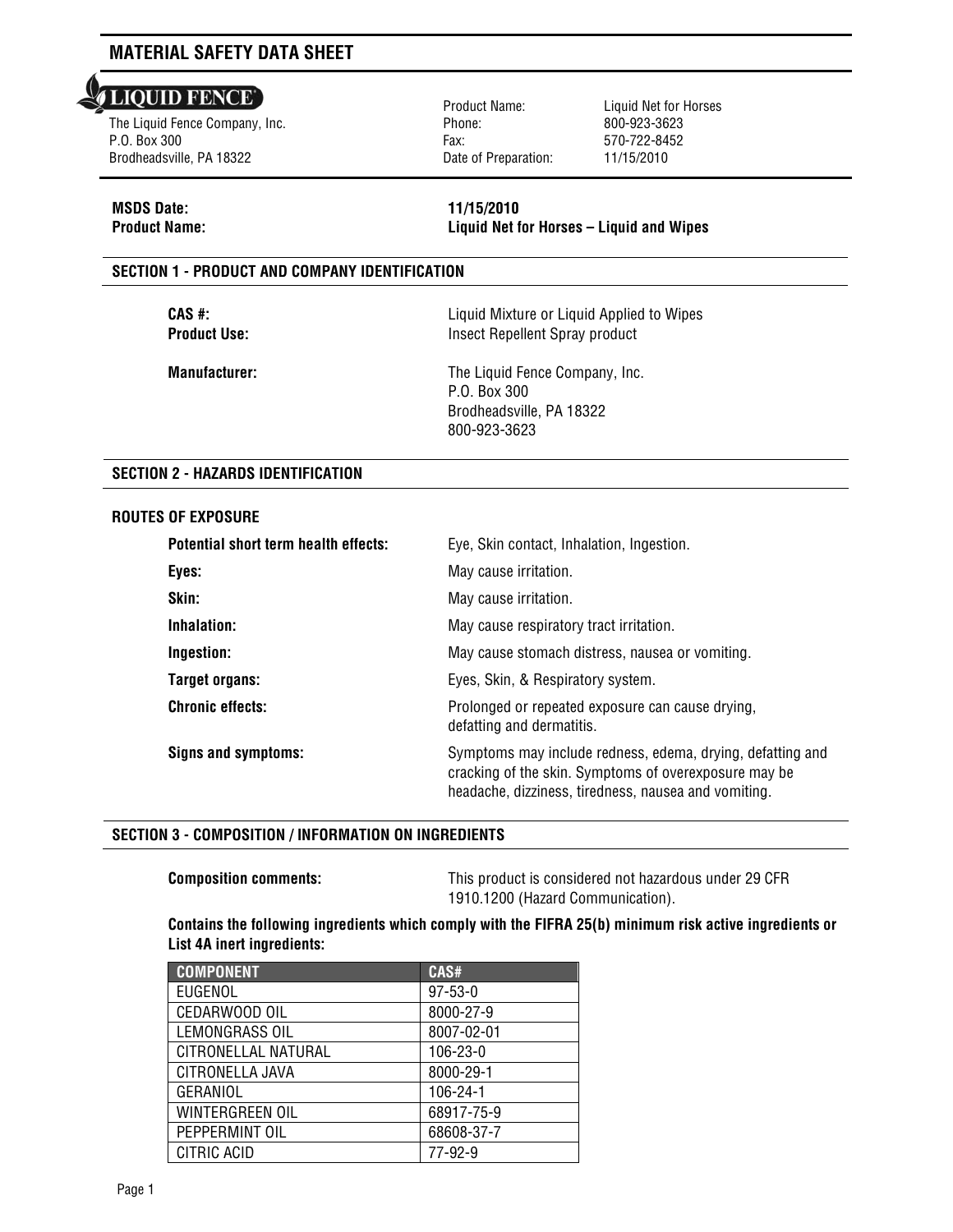The Liquid Fence Company, Inc. P.O. Box 300 Brodheadsville, PA 18322

 Product Name: Phone: Fax: Date of Preparation:

Liquid Net for Horses 800-923-3623 570-722-8452 11/15/2010

| SODIUM LAURYL SULFATE | $151 - 21 - 3$ |
|-----------------------|----------------|
| <b>WATFR</b>          | 732-18-5       |

## **SECTION 4 - FIRST AID MEASURES**

| <b>Skin contact:</b>   | Flush with cool water. Wash with soap and water.<br>Obtain medical attention if irritation persists.                                                                                                                              |
|------------------------|-----------------------------------------------------------------------------------------------------------------------------------------------------------------------------------------------------------------------------------|
| Inhalation:            | If symptoms develop move victim to fresh air. If symptoms<br>persist, obtain medical attention.                                                                                                                                   |
| Ingestion:             | Do not induce vomiting. Never give anything by mouth if victim<br>is unconscious, or is convulsing. Obtain medical attention. If<br>vomiting occurs naturally, have victim lean forward to reduce<br>risk of aspiration.          |
| Notes to physician:    | Symptoms may be delayed.                                                                                                                                                                                                          |
| <b>General advice:</b> | If you feel unwell, seek medical advice (show the label where<br>possible). Ensure that medical personnel are aware of the<br>material(s) involved, and take precautions to protect<br>themselves. Keep out of reach of children. |

## **SECTION 5 - FIRE FIGHTING MEASURES**

| <b>Flammable properties:</b>               | Not flammable by OSHA criteria.                                                                                                                                                                                                              |
|--------------------------------------------|----------------------------------------------------------------------------------------------------------------------------------------------------------------------------------------------------------------------------------------------|
| SUITABLE EXTINGUISHING MEDIA               |                                                                                                                                                                                                                                              |
| <b>Extinguishing media:</b>                | Treat for surrounding material.                                                                                                                                                                                                              |
| Unsuitable extinguishing media:            | Not available                                                                                                                                                                                                                                |
| SPECIFIC HAZARDS ARISING FROM THE CHEMICAL |                                                                                                                                                                                                                                              |
| <b>Protection of firefighters:</b>         | Not available                                                                                                                                                                                                                                |
| Protective equipment for firefighters:     | Firefighters should wear full protective clothing including self<br>contained breathing apparatus.                                                                                                                                           |
| <b>Hazardous combustion products:</b>      | None known.                                                                                                                                                                                                                                  |
| <b>SENSITIVITY TO MECHANICAL IMPACT</b>    |                                                                                                                                                                                                                                              |
| <b>Explosion data:</b>                     | Not available                                                                                                                                                                                                                                |
| <b>Sensitivity to static discharge:</b>    | Not available                                                                                                                                                                                                                                |
| <b>Personal precautions:</b>               | Keep unnecessary personnel away. Do not touch or walk<br>through spilled material. Do not touch damaged containers or<br>spilled material unless wearing appropriate protective clothing.<br>Keep people away from and upwind of spill/leak. |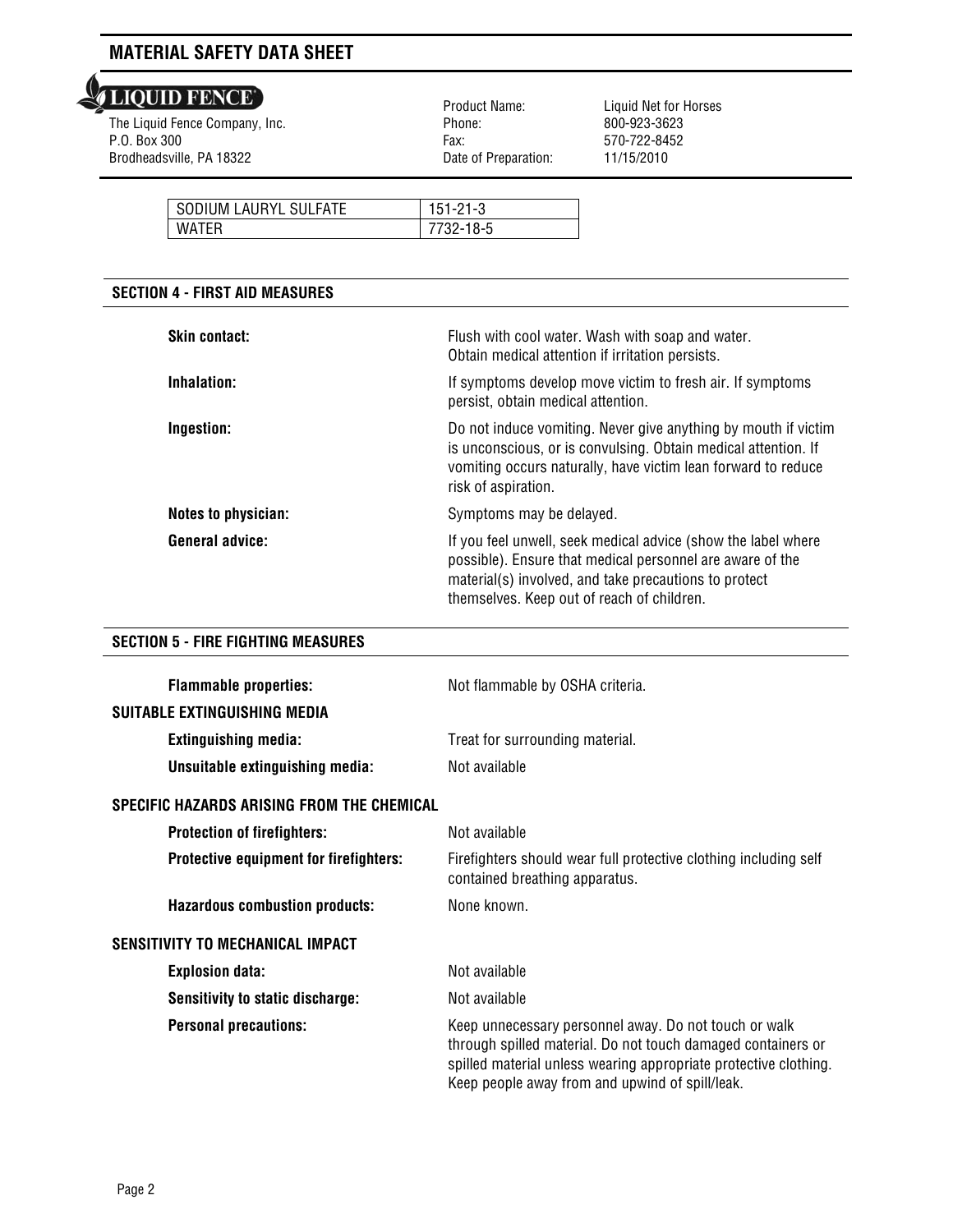**LIQUID FENCE** l

The Liquid Fence Company, Inc. P.O. Box 300 Brodheadsville, PA 18322

Product Name: Phone: Fax: Date of Preparation: Liquid Net for Horses 800-923-3623 570-722-8452 11/15/2010

## **SECTION 6 - ACCIDENTAL RELEASE MEASURES**

**Methods for containment:** Prevent entry into waterways, sewers, basements or confined areas.

**Methods for cleaning up:** Before attempting clean-up, refer to hazard data given above. Small spills may be absorbed, swept up and placed in suitable, covered, labeled containers. Prevent large spills from entering sewers or waterways. Contact emergency services and supplier for advice. Never return spills in original containers for re-use.

## **SECTION 7 - HANDLING AND STORAGE**

**Handling:** Use good industrial hygiene practices in handling this material.

**Storage:** Keep out of reach of children. Store in a closed container away from incompatible materials.

## **SECTION 8 - EXPOSURE CONTROLS / PERSONAL PROTECTION**

**Engineering controls:** General ventilation normally adequate.

**EYE / FACE PROTECTION Personal protective equipment:** During application, prevent entry into eyes. Wear safety glasses with side shields if using in large applications. **Hand protection:** Wash hands after application. **Skin and body protection:** As required by employer code. **Respiratory protection:** Where exposure guideline levels may be exceeded, use an approved NIOSH respirator. **General hygiene considerations:** Handle in accordance with good industrial hygiene and safety practice. When using, do not eat or drink. Wash hands before breaks and immediately after handling the product.

## **SECTION 9 - PHYSICAL & CHEMICAL PROPERTIES**

| Appearance:            | Opaque                       |
|------------------------|------------------------------|
| Color:                 | Opaque White to Opaque Beige |
| Form:                  | Liquid                       |
| Odor:                  | Sweet Pleasant Fragrance     |
| <b>Odor threshold:</b> | Not available                |
| <b>Physical state:</b> | Liquid                       |
| pH:                    | 5.5 to 7.5                   |
| <b>Freezing point:</b> | Not available                |
| <b>Boiling point:</b>  | Not available                |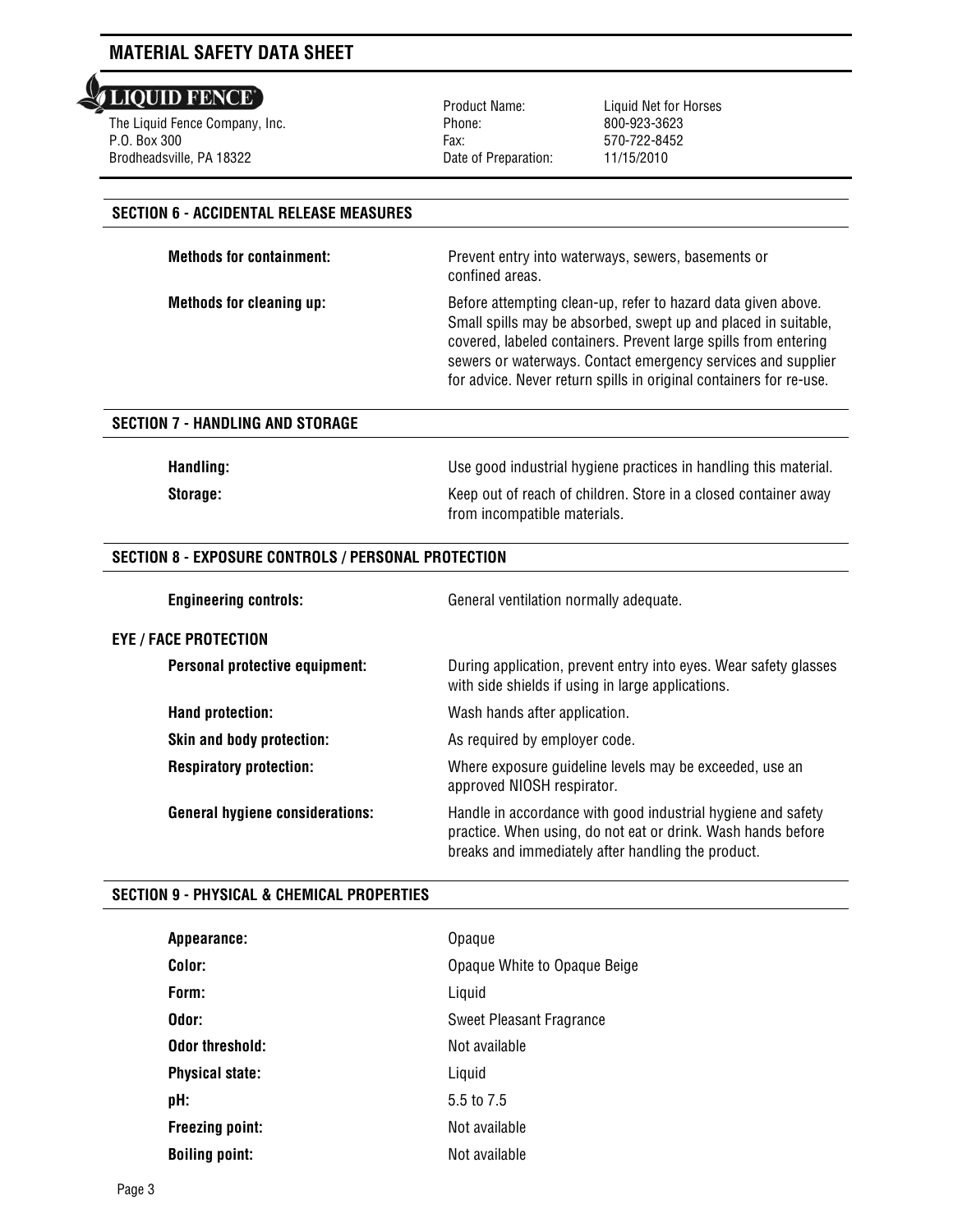# **LIQUID FENCE**

The Liquid Fence Company, Inc. P.O. Box 300 Brodheadsville, PA 18322

 Product Name: Phone: Fax: Date of Preparation:

Liquid Net for Horses 800-923-3623 570-722-8452 11/15/2010

| SVIIIU, FA TOJZZ                                     | Dale UI FIEDAIAUUII. | 11/19/2010 |  |
|------------------------------------------------------|----------------------|------------|--|
| <b>Flash point:</b>                                  | Not available        |            |  |
| <b>Evaporation rate:</b>                             | Not available        |            |  |
| Flammability limits in air,<br>lower, % by volume:   | Not available        |            |  |
| Flammability limits in air,<br>upper, $%$ by volume: | Not available        |            |  |
| Vapor pressure:                                      | Not available        |            |  |
| Vapor density:                                       | Not available        |            |  |
| Specific gravity:                                    | Not available        |            |  |
| Octanol/water coefficient:                           | Not available        |            |  |
| <b>Auto-ignition temperature:</b>                    | Not available        |            |  |
|                                                      |                      |            |  |

## **SECTION 10 - CHEMICAL STABILITY & REACTIVITY INFORMATION**

| <b>Chemical stability:</b>                 | Stable under recommended storage conditions. |
|--------------------------------------------|----------------------------------------------|
| <b>Conditions to avoid:</b>                | Do not mix with other chemicals.             |
| Incompatible materials:                    | Oxidizers.                                   |
| <b>Hazardous decomposition products:</b>   | None known.                                  |
| <b>Possibility of hazardous reactions:</b> | Hazardous polymerization does not occur.     |

### **SECTION 11 - TOXICOLOGICAL INFORMATION**

### **EFFECTS OF ACUTE EXPOSURE**

| Eye:                         | May cause irritation.                           |
|------------------------------|-------------------------------------------------|
| Skin:                        | May cause irritation.                           |
| Inhalation:                  | May cause respiratory tract irritation.         |
| Ingestion:                   | May cause stomach distress, nausea or vomiting. |
| Sensitization:               | Not available                                   |
| <b>Chronic effects:</b>      | Not available.                                  |
| Carcinogenicity:             | Not available.                                  |
| <b>Mutagenicity:</b>         | Not available                                   |
| <b>Reproductive effects:</b> | Not available.                                  |
| Teratogenicity:              | Not available                                   |
| Ecotoxicity:                 | Not available                                   |

## **SECTION 12 - ECOLOGICAL INFORMATION**

| <b>Environmental effects:</b> | Not available |
|-------------------------------|---------------|
| <b>Aquatic toxicity:</b>      | Not available |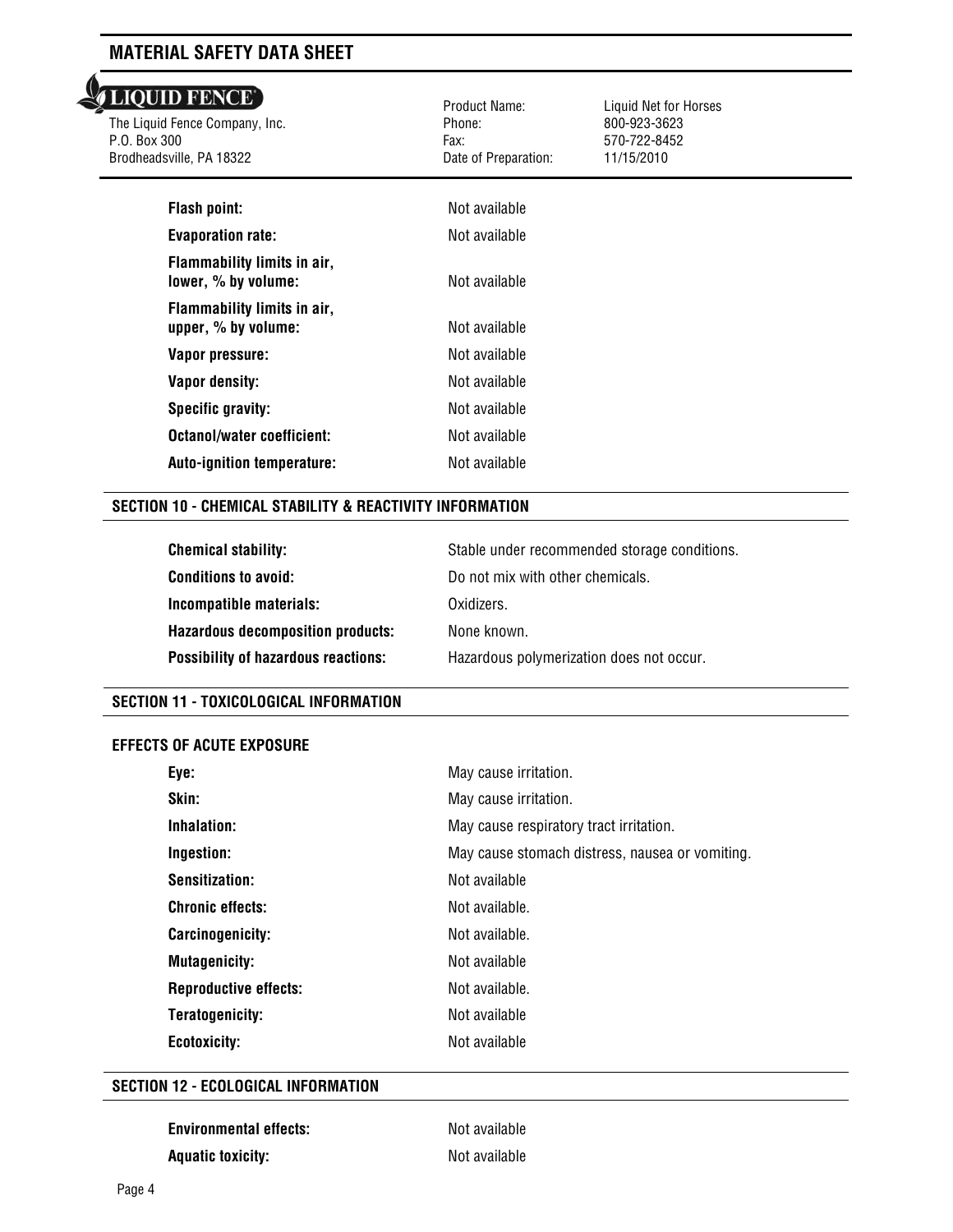# LIQUID FENCE'

 The Liquid Fence Company, Inc. P.O. Box 300 Brodheadsville, PA 18322

| Persistence / degradability:     |
|----------------------------------|
| Bioaccumulation / accumulation:  |
| Partition coefficient:           |
| Mobility in environmental media: |
| Chemical fate information:       |

## Product Name: Phone: Fax: Date of Preparation:

Liquid Net for Horses 800-923-3623 570-722-8452 11/15/2010

| Persistence / degradability:            | Not available |
|-----------------------------------------|---------------|
| <b>Bioaccumulation / accumulation:</b>  | Not available |
| Partition coefficient:                  | Not available |
| <b>Mobility in environmental media:</b> | Not available |
| <b>Chemical fate information:</b>       | Not available |

## **SECTION 13 - DISPOSAL CONSIDERATIONS**

| Waste codes:                           | Not available                                          |
|----------------------------------------|--------------------------------------------------------|
| <b>Disposal instructions:</b>          | Dispose in accordance with all applicable regulations. |
| Waste from residues / unused products: | Not available                                          |
| <b>Contaminated packaging:</b>         | Not available                                          |

## **SECTION 14 - TRANSPORTATION INFORMATION**

| <b>U.S. Department of Transportation (DOT):</b> Not regulated as dangerous goods. |                                                                                                                                                                                                        |
|-----------------------------------------------------------------------------------|--------------------------------------------------------------------------------------------------------------------------------------------------------------------------------------------------------|
| <b>US Federal regulations:</b>                                                    | This product is not known to be a "Hazardous Chemical" as<br>defined by the OSHA Hazard Communication Standard, 29 CFR<br>1910.1200. All components are on the U.S. EPA TSCA<br><b>Inventory List.</b> |

## **SECTION 15 - REGULATORY INFORMATION**

| 29 CFR 1910.1200 hazardous chemical<br><b>Occupational Safety and Health</b><br><b>Administration (OSHA):</b> | No.                                                                                            |  |
|---------------------------------------------------------------------------------------------------------------|------------------------------------------------------------------------------------------------|--|
| <b>CERCLA (Superfund) reportable quantity:</b>                                                                | Not Available                                                                                  |  |
| Hazard categories Superfund Amendments and Reauthorization Act of 1986 (SARA):                                |                                                                                                |  |
| Immediate Hazard                                                                                              | No.                                                                                            |  |
| Delayed Hazard                                                                                                | No.                                                                                            |  |
| Fire Hazard                                                                                                   | No.                                                                                            |  |
| Pressure Hazard                                                                                               | No.                                                                                            |  |
| Reactivity Hazard                                                                                             | No                                                                                             |  |
| <b>Section 302 extremely hazardous</b>                                                                        |                                                                                                |  |
| Substance:                                                                                                    | No                                                                                             |  |
| Section 311 hazardous chemical:                                                                               | No.                                                                                            |  |
| <b>Clean Air Act (CAA):</b>                                                                                   | Not available                                                                                  |  |
| <b>Clean Water Act (CWA):</b>                                                                                 | Not available                                                                                  |  |
| <b>State regulations:</b>                                                                                     | WARNING: This product contains a chemical known to the<br>State of California to cause cancer. |  |